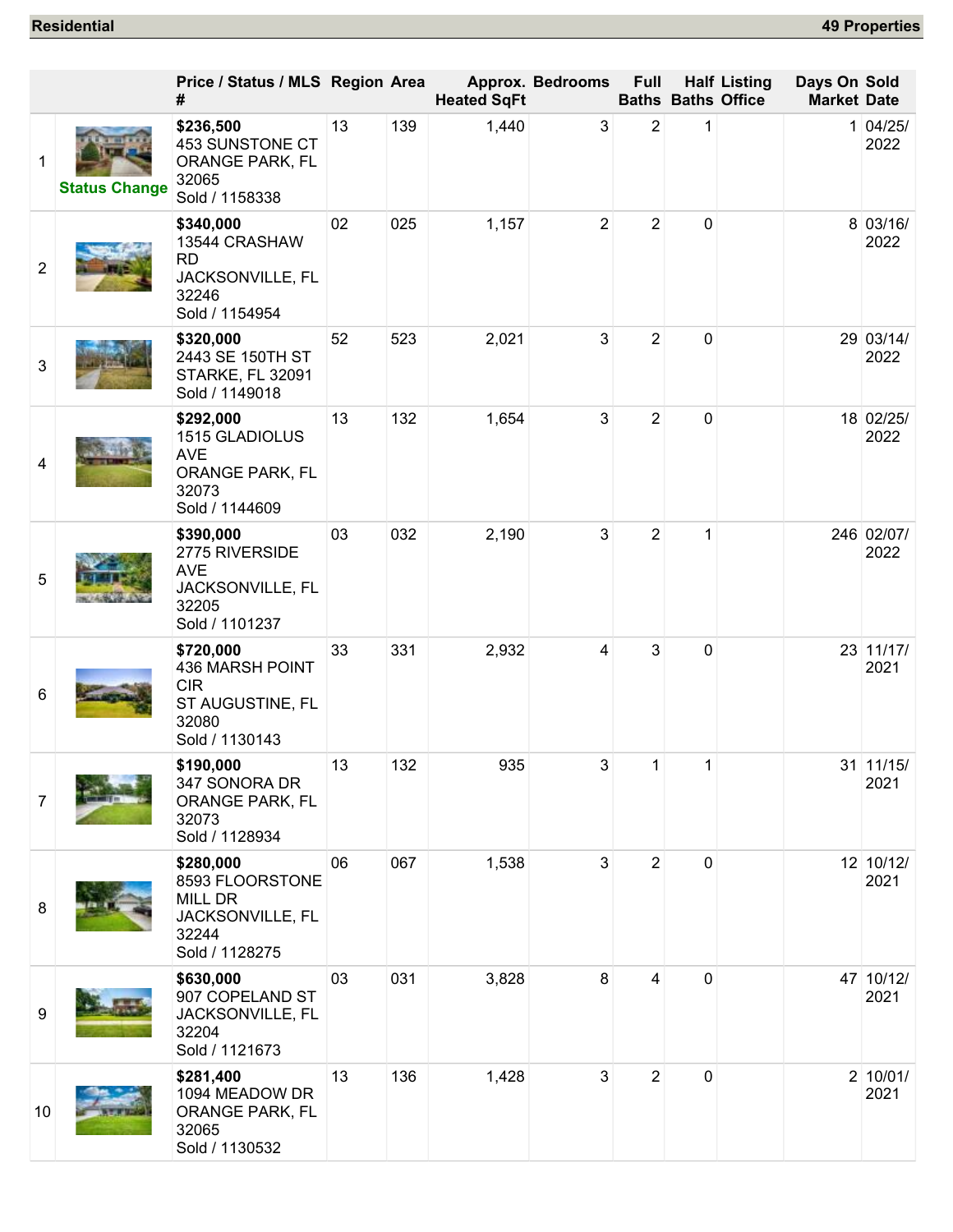|    | Price / Status / MLS Region Area<br>#                                                                      |    |     | <b>Heated SqFt</b> | Approx. Bedrooms | <b>Full</b>    |             | <b>Half Listing</b><br><b>Baths Baths Office</b> | Days On Sold<br><b>Market Date</b> |                   |
|----|------------------------------------------------------------------------------------------------------------|----|-----|--------------------|------------------|----------------|-------------|--------------------------------------------------|------------------------------------|-------------------|
| 11 | \$245,444<br>5850 PAVILION DR<br>JACKSONVILLE, FL<br>32258<br>Sold / 1122898                               | 01 | 015 | 1,476              | $\overline{2}$   | $\overline{2}$ | 1           |                                                  |                                    | 19 09/23/<br>2021 |
| 12 | \$436,618<br>689 PORTO<br><b>CRISTO AVE</b><br>ST AUGUSTINE, FL<br>32092<br>Sold / 1117576                 | 30 | 308 | 2,530              | 3                | $\overline{2}$ | 1           |                                                  |                                    | 31 09/09/<br>2021 |
| 13 | \$191,500<br>10200 BELLE RIVE<br><b>BLVD 5004</b><br>JACKSONVILLE, FL<br>32256<br>Sold / 1112906           | 02 | 024 | 1,410              | $\overline{2}$   | $\overline{2}$ | $\mathbf 0$ |                                                  |                                    | 29 08/06/<br>2021 |
| 14 | \$300,000<br>7 MITCHELL AVE<br>ORANGE PARK, FL<br>32073<br>Sold / 1115113                                  | 13 | 135 | 2,084              | 4                | $\overline{2}$ | 1           |                                                  |                                    | 1 07/19/<br>2021  |
| 15 | \$691,960<br>2540 CASSIA LN<br>JACKSONVILLE, FL<br>32246<br>Sold / 1096883                                 | 02 | 025 | 2,916              | 4                | 3              | 0           |                                                  |                                    | 0 06/18/<br>2021  |
| 16 | \$215,000<br>104 GOVERNOR ST<br><b>GREEN COVE SPR,</b><br>FL 32043<br>Sold / 1110334                       | 16 | 161 | 1,200              | $\overline{2}$   | $\overline{2}$ | 0           |                                                  |                                    | 3 06/03/<br>2021  |
| 17 | \$165,000<br>2556 RED ROBIN<br><b>DR</b><br>JACKSONVILLE, FL<br>32210<br>Sold / 1101353                    | 05 | 053 | 1,070              | 3                | $\overline{2}$ | 0           |                                                  |                                    | 4 05/07/<br>2021  |
| 18 | \$375,000<br>314 N RIDGE DR<br>FLEMING ISLAND,<br>FL 32003<br>Sold / 1086639                               | 12 | 123 | 2,795              | 5                | 3              | 1           |                                                  |                                    | 91 04/29/<br>2021 |
| 19 | \$188,100<br>3920 HIDEAWAY LN<br>MIDDLEBURG, FL<br>32068<br>Sold / 1103406                                 | 14 | 142 | 1,473              | 3                | $\overline{2}$ | 0           |                                                  |                                    | 1 04/21/<br>2021  |
| 20 | \$180,000<br><b>7801 POINT</b><br><b>MEADOWS DR</b><br>2309<br>JACKSONVILLE, FL<br>32256<br>Sold / 1098947 | 02 | 024 | 1,414              | 3                | $\overline{2}$ | $\mathbf 0$ |                                                  |                                    | 1 04/09/<br>2021  |
| 21 | \$209,000<br>818 BLACK<br>CHERRY DR S<br>ST JOHNS, FL                                                      | 30 | 301 | 1,468              | 3                | $\overline{2}$ | 1           |                                                  |                                    | 2 03/26/<br>2021  |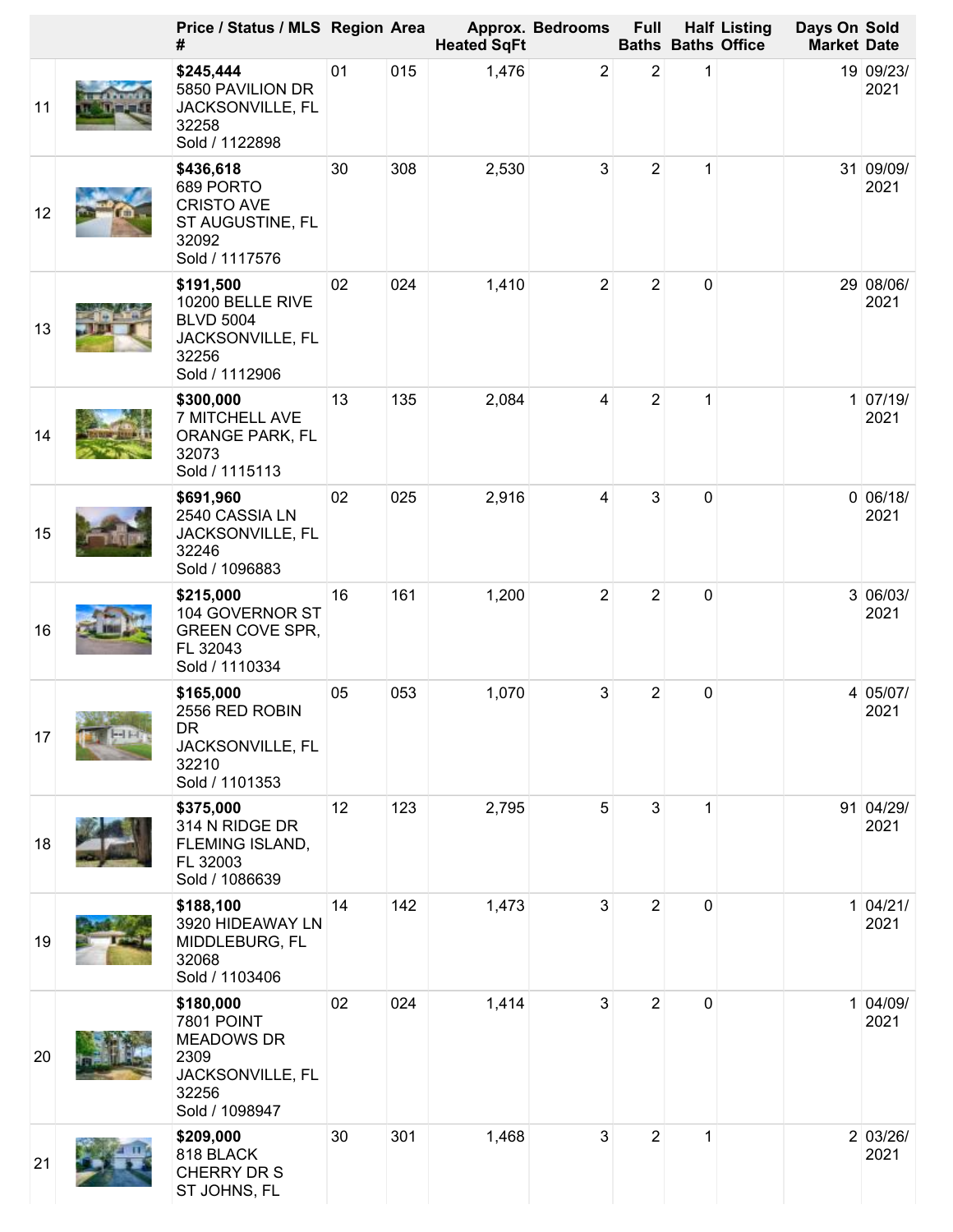|    | Price / Status / MLS Region Area<br>#                                                     |    |     | <b>Heated SqFt</b> | <b>Approx. Bedrooms</b> | <b>Full</b>    |   | <b>Half Listing</b><br><b>Baths Baths Office</b> | Days On Sold<br><b>Market Date</b> |                    |
|----|-------------------------------------------------------------------------------------------|----|-----|--------------------|-------------------------|----------------|---|--------------------------------------------------|------------------------------------|--------------------|
|    | 32259<br>Sold / 1099190                                                                   |    |     |                    |                         |                |   |                                                  |                                    |                    |
| 22 | \$376,500<br>1465 SHADOW<br><b>CREEK DR</b><br>ORANGE PARK, FL<br>32065<br>Sold / 1092801 | 13 | 139 | 2,775              | 4                       | $\overline{2}$ | 1 |                                                  |                                    | 0 03/19/<br>2021   |
| 23 | \$190,000<br>3639 DREW ST<br>JACKSONVILLE, FL<br>32207<br>Sold / 1087001                  | 01 | 011 | 1,168              | 3                       | $\overline{2}$ | 0 |                                                  |                                    | 20 03/05/<br>2021  |
| 24 | \$290,000<br>840 TRELLIS BAY<br><b>DR</b><br>ST AUGUSTINE, FL<br>32092<br>Sold / 1093818  | 30 | 304 | 1,503              | 3                       | $\overline{2}$ | 0 |                                                  |                                    | 2 03/01/<br>2021   |
| 25 | \$559,000<br>2430 PROVATI CT<br>JACKSONVILLE, FL<br>32246<br>Sold / 1086344               | 02 | 025 | 2,443              | $\mathfrak{S}$          | 3              | 0 |                                                  |                                    | 2 01/21/<br>2021   |
| 26 | \$328,000<br>128 OYSTER BAY<br><b>WAY</b><br>PONTE VEDRA, FL<br>32081<br>Sold / 1057603   | 27 | 272 | 1,644              | $\overline{2}$          | $\overline{2}$ | 0 |                                                  |                                    | 173 12/24/<br>2020 |
| 27 | \$310,000<br>3864 GREAT FALLS<br><b>LOOP</b><br>MIDDLEBURG, FL<br>32068<br>Sold / 1069639 | 14 | 141 | 2,920              | 4                       | 3              | 1 |                                                  |                                    | 85 12/18/<br>2020  |
| 28 | \$242,990<br>3521 GRAYSON LN<br>MIDDLEBURG, FL<br>32068<br>Sold / 1011354                 | 14 | 143 | 1,698              | 4                       | $\overline{2}$ | 0 |                                                  |                                    | 436 12/18/<br>2020 |
| 29 | \$255,000<br>2232 MARCEL DR<br>ORANGE PARK, FL<br>32073<br>Sold / 1079387                 | 13 | 135 | 1,737              | 4                       | $\overline{2}$ | 0 |                                                  |                                    | 16 12/11/<br>2020  |
| 30 | \$524,009<br>2430 PROVATI CT<br>JACKSONVILLE, FL<br>32246<br>Sold / 1069300               | 02 | 025 | 2,443              | 3                       | $\overline{2}$ | 0 |                                                  |                                    | $0$ 12/08/<br>2020 |
| 31 | \$314,900<br>4985 RATHBONE<br><b>DR</b><br>JACKSONVILLE, FL<br>32257<br>Sold / 1058465    | 01 | 013 | 2,241              | 4                       | $\mathfrak{S}$ | 0 |                                                  |                                    | 113 11/19/<br>2020 |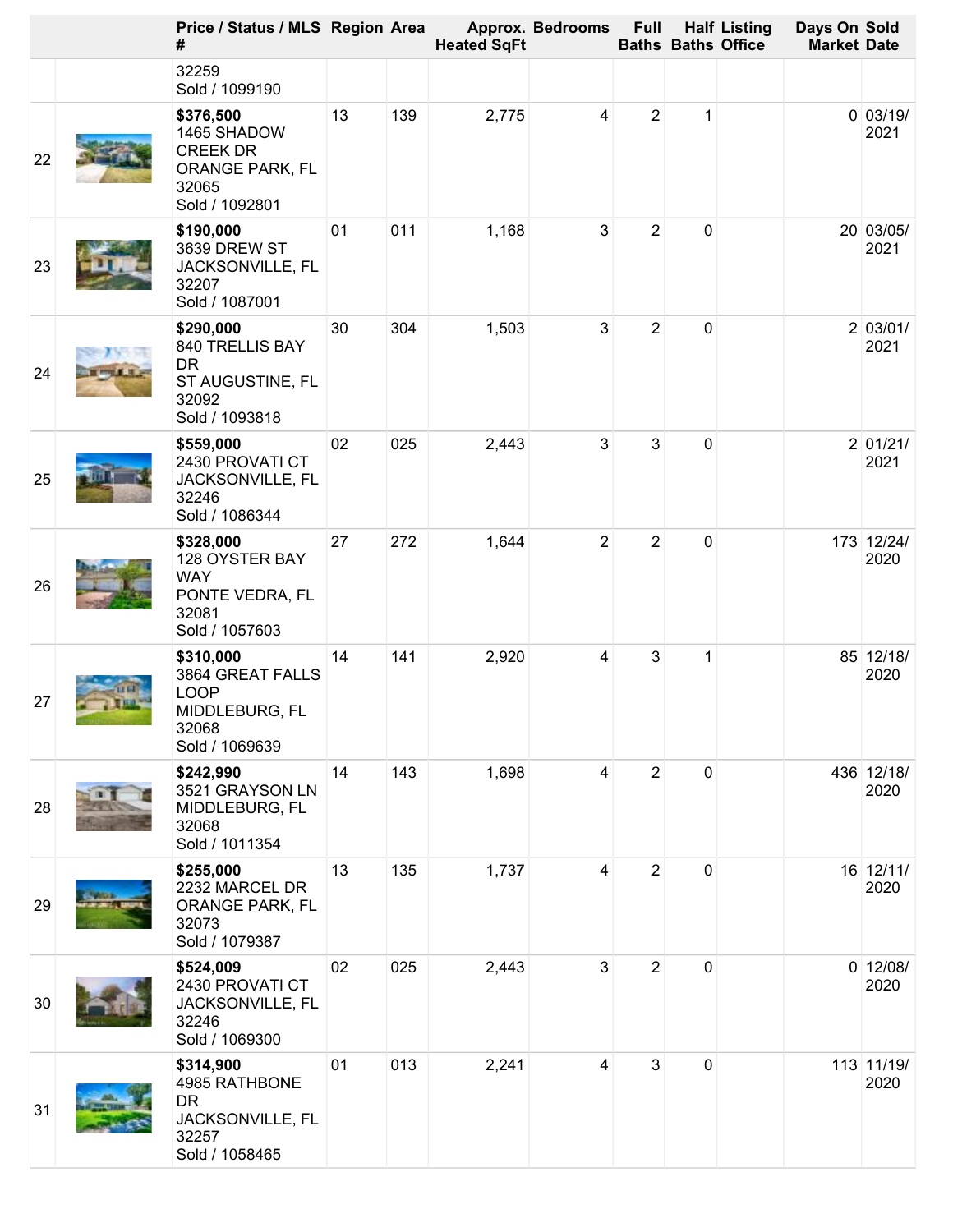|    | Price / Status / MLS Region Area<br>#                                                     |    |     | <b>Heated SqFt</b> | <b>Approx. Bedrooms</b> | <b>Full</b>    | <b>Baths Baths Office</b> | <b>Half Listing</b> | Days On Sold<br><b>Market Date</b> |                    |
|----|-------------------------------------------------------------------------------------------|----|-----|--------------------|-------------------------|----------------|---------------------------|---------------------|------------------------------------|--------------------|
| 32 | \$228,000<br>7627 KINGSTREE<br>DR S<br>JACKSONVILLE, FL<br>32211<br>Sold / 1072527        | 04 | 041 | 1,950              | 4                       | $\overline{2}$ | 0                         |                     |                                    | 12 10/29/<br>2020  |
| 33 | \$170,000<br>8415 STARWAN RD<br>S<br>JACKSONVILLE, FL<br>32211<br>Sold / 1065724          | 04 | 041 | 1,146              | 3                       | 1              | $\mathbf{1}$              |                     |                                    | 59 10/19/<br>2020  |
| 34 | \$764,900<br>10103<br><b>CHESTERTON RD</b><br>JACKSONVILLE, FL<br>32246<br>Sold / 1062473 | 02 | 023 | 5,257              | 5                       | 4              | 1                         |                     |                                    | 1 10/08/<br>2020   |
| 35 | \$370,000<br>7865 RIVERDALE<br><b>RD</b><br>ST AUGUSTINE, FL<br>32092<br>Sold / 1050413   | 34 | 344 | 2,400              | 4                       | 3              | $\mathbf 0$               |                     |                                    | 91 09/30/<br>2020  |
| 36 | \$172,200<br>224 LARKIN PL 108<br>ST JOHNS, FL<br>32259<br>Sold / 1051241                 | 30 | 301 | 1,230              | $\overline{2}$          | $\overline{2}$ | $\mathbf 0$               |                     |                                    | 70 09/29/<br>2020  |
| 37 | \$280,000<br>3545 HOOVER LN<br>JACKSONVILLE, FL<br>32277<br>Sold / 1067259                | 04 | 041 | 1,862              | 4                       | $\overline{2}$ | $\mathbf 0$               |                     |                                    | 3 09/18/<br>2020   |
| 38 | \$309,000<br>333 CARNATION ST<br>ST JOHNS, FL<br>32259<br>Sold / 1037115                  | 30 | 301 | 2,139              | 3                       | $\overline{2}$ | $\pmb{0}$                 |                     |                                    | 130 09/01/<br>2020 |
| 39 | \$172,500<br>8095<br>SUMMERGATE CT<br>JACKSONVILLE, FL<br>32256<br>Sold / 1061120         | 02 | 027 | 1,248              | $\overline{2}$          | $\overline{2}$ | 1                         |                     |                                    | 29 08/14/<br>2020  |
| 40 | \$165,000<br>5630 CRUZ RD<br>JACKSONVILLE, FL<br>32207<br>Sold / 1040997                  | 02 | 021 | 1,787              | 4                       | $\overline{2}$ | $\mathbf 0$               |                     |                                    | 112 08/07/<br>2020 |
| 41 | \$177,000<br>8472 OAK<br>CROSSING DR W<br>JACKSONVILLE, FL<br>32244<br>Sold / 1052962     | 05 | 056 | 1,324              | 3                       | $\overline{2}$ | $\mathbf 0$               |                     |                                    | 18 07/20/<br>2020  |
| 42 | \$212,900<br>923 FLOYD ST<br>FLEMING ISLAND,                                              | 12 | 123 | 1,356              | 3                       | $\overline{2}$ | $\mathbf 0$               |                     |                                    | 130 07/17/<br>2020 |